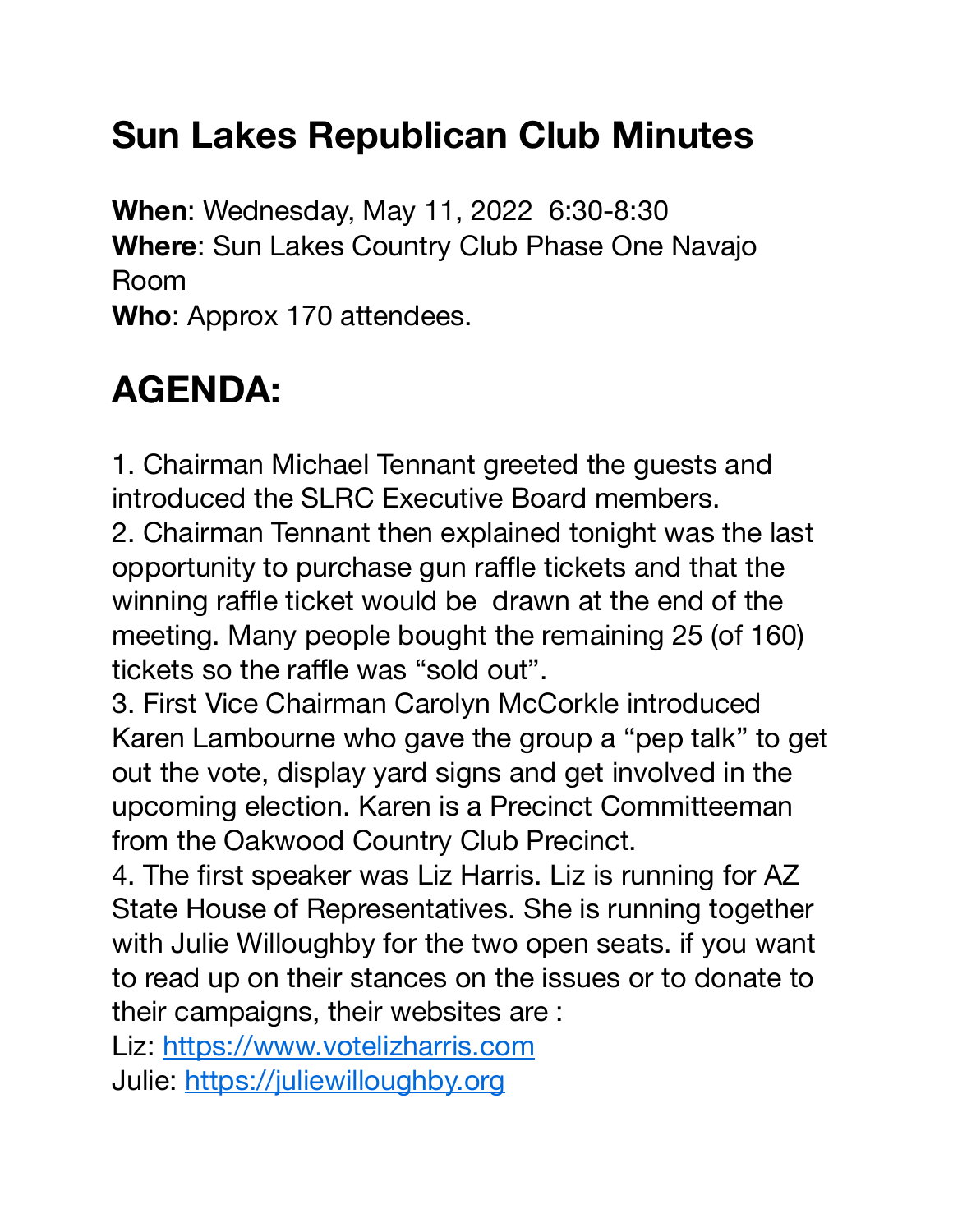5. Yard signs were readily available for attendees to take to support their favorite candidates and could be taken home at the end of the meeting.

6. Both US Senate candidates, Jim Lamon and Az AG Mark Brnovich, had to cancel their appearances tonight due to last minute scheduling conflicts but you can read up on each of them here:

Brnovich: [https://www.brnoforaz.com](https://www.brnoforaz.com/) Lamon: [https://jimlamon.com](https://jimlamon.com/)

7. The next speaker was Kimberley Yee who is running for another term as AZ State Treasurer. You can read up on her here:

Kimberley: [https://kimberlyyee.com](https://kimberlyyee.com/)

8. We found out there is a website which exposes "woke" corporations. If you are one who boycotts woke corporations and votes with your wallet, here is the website to see who they are: [https://www.2ndvote.com](https://www.2ndvote.com/)

9. The final speaker tonight was Kari Lake who is running [for Governor. You can read up on her here: https://](https://www.karilake.com/kari-lake-for-arizona-governor?gclid=EAIaIQobChMI_bCO-f3c9wIVVRmtBh0beAO3EAAYASAAEgIKffD_BwE) [www.karilake.com/kari-lake-for-arizona-governor?](https://www.karilake.com/kari-lake-for-arizona-governor?gclid=EAIaIQobChMI_bCO-f3c9wIVVRmtBh0beAO3EAAYASAAEgIKffD_BwE) [gclid=EAIaIQobChMI\\_bCO-](https://www.karilake.com/kari-lake-for-arizona-governor?gclid=EAIaIQobChMI_bCO-f3c9wIVVRmtBh0beAO3EAAYASAAEgIKffD_BwE)

[f3c9wIVVRmtBh0beAO3EAAYASAAEgIK](https://www.karilake.com/kari-lake-for-arizona-governor?gclid=EAIaIQobChMI_bCO-f3c9wIVVRmtBh0beAO3EAAYASAAEgIKffD_BwE)ffD\_BwE

Article 42 was explained. She answered 4 questions from the facilitator Carolyn McCorkle and then responded to Q&A from the audience.

10. The 50/50 raffle was held and \$101 went to the winning ticket holder.

11. The annual gun raffle was the held and Kari Lake drew the winning ticket belonging to Louann Sedgwick. She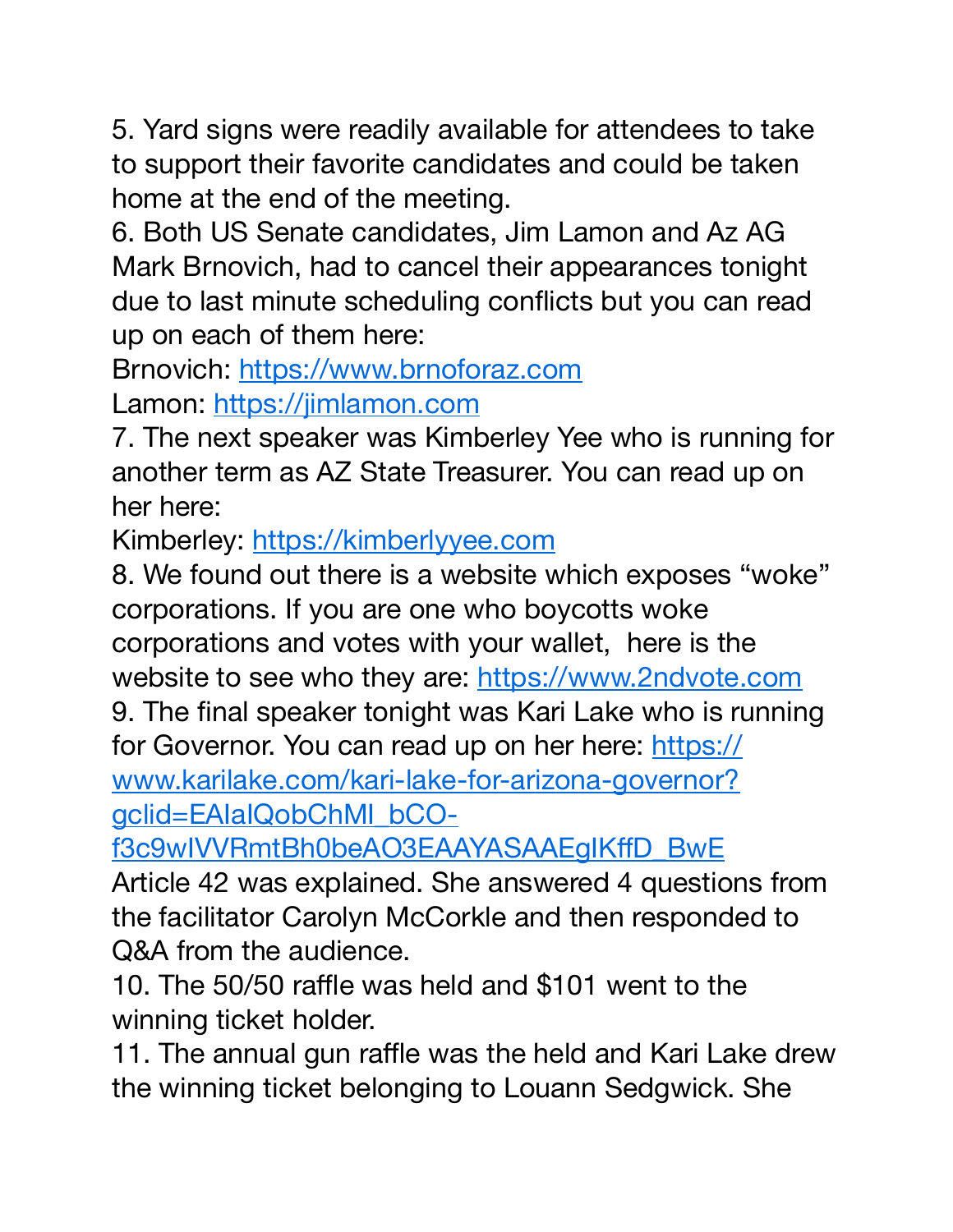was not in attendance so Michael Tennant will contact her by the phone number on the ticket. If for any reason she is unable to take the gun then we will draw another ticket (the other 159 tickets are being preserved until the gun has been received).

12. The SLRC is going to "go dark" (ie, not meet in person) for the months of June, July and August due to summer vacations. We will be back to having meetings in September. However, over the summer months we will continue to send out updated emails so you will know exactly where and when the meetings will be and who the speakers will be, as usual. You can also check out our website and see updates on there at [https://slgop.org](http://www.slgop.org)/ We will also be sending an occasional email with information you may find helpful having to do with the elections (like the information below).

## **The Primary is August 2nd this year. The General is November 8th.**

Check this link to see if you are registered to vote: [https://](https://recorder.maricopa.gov/beballotready/) [recorder.maricopa.gov/beballotready/](https://recorder.maricopa.gov/beballotready/) Click on this link to request an early ballot: [https://](https://recorder.maricopa.gov/earlyvotingballot/earlyvotingballotrequest.aspx) [recorder.maricopa.gov/earlyvotingballot/](https://recorder.maricopa.gov/earlyvotingballot/earlyvotingballotrequest.aspx) [earlyvotingballotrequest.aspx](https://recorder.maricopa.gov/earlyvotingballot/earlyvotingballotrequest.aspx)

You can see all the dates and election information for BOTH the Primary and the General elections by going to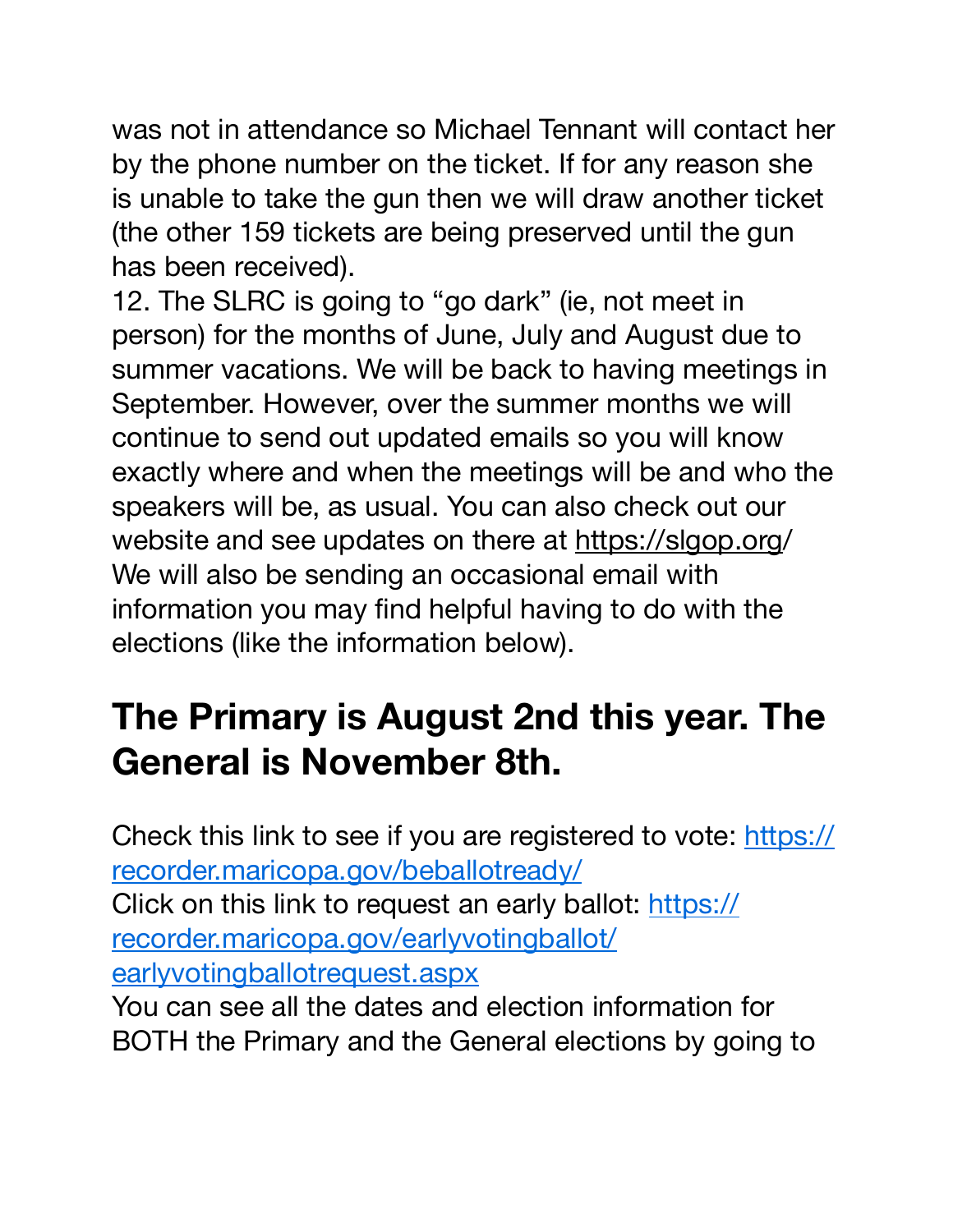[this link: https://recorder.maricopa.gov/elections/](https://recorder.maricopa.gov/elections/electioncalendar.aspx) [electioncalendar.aspx](https://recorder.maricopa.gov/elections/electioncalendar.aspx)

#### **Primary Election August 2:**

June 18 : Military and Overseas Ballots mailed July 5: Voter registration deadline July 6: Ballots mailed and drop boxes available July 22: Last day to request a ballot in the mail July 26: Last day to mail back your ballot August 2: Election Day

#### **General Election November 8:**

September 24: military and overseas ballots mailed October 11: Voter registration deadline October 12: Ballots mailed and drop boxes available October 28: Last day to request a ballot November 1: Last day to mail back your ballot November 8: Election Day

Here are some FAQs from the Election Department website:<https://recorder.maricopa.gov/site/faq.aspx> Or call 602-506-1511 for help!

### **Here is some pertinent information if you will not be home at the time of the elections:**

**Will my ballot be forwarded to my summer address by the PO? NO!**

As required by law, all official election materials, such as ballots, are marked "Do Not Forward – Return Service Requested".